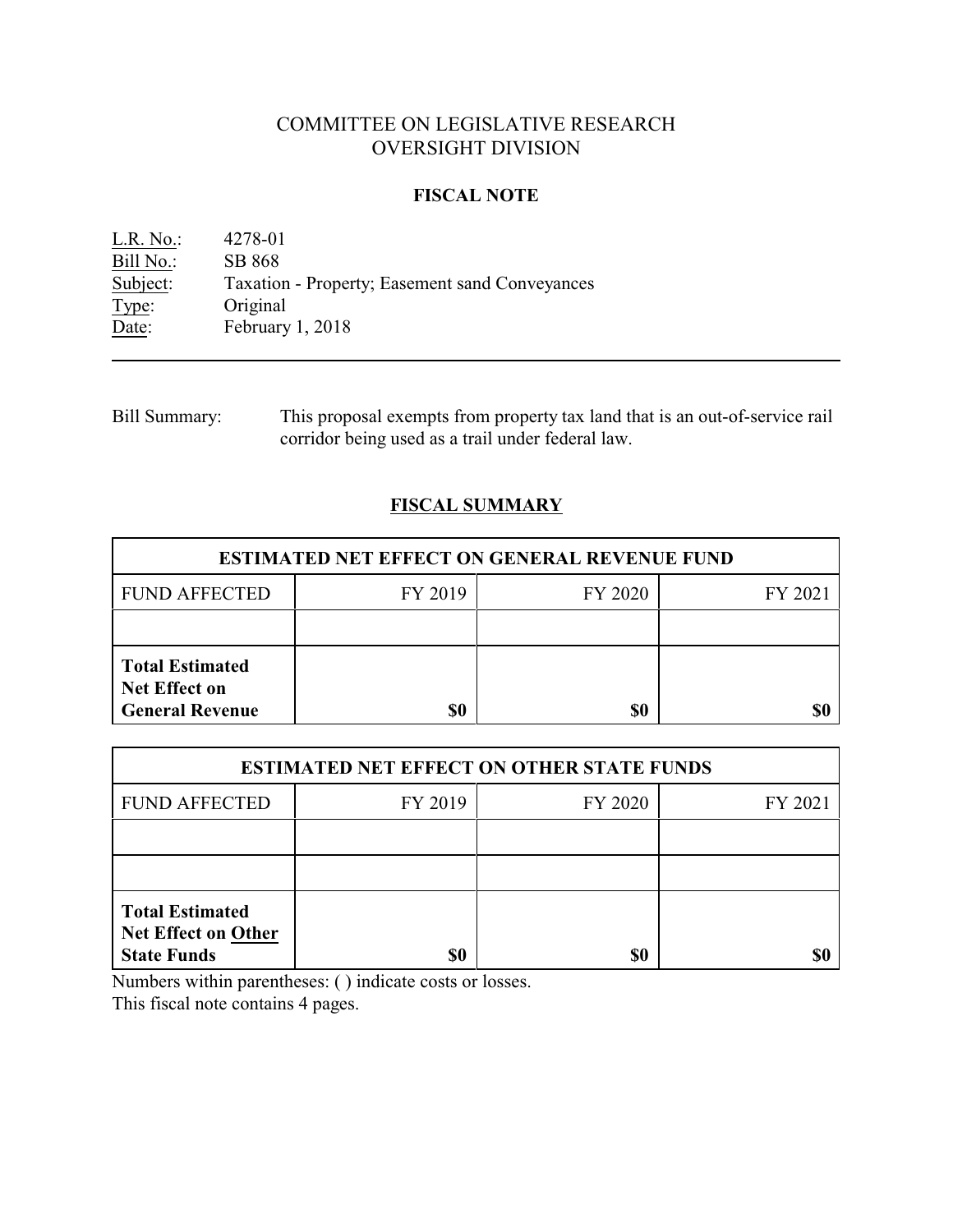L.R. No. 4278-01 Bill No. SB 868 Page 2 of 4 February 1, 2018

| <b>ESTIMATED NET EFFECT ON FEDERAL FUNDS</b>                        |         |         |         |  |
|---------------------------------------------------------------------|---------|---------|---------|--|
| <b>FUND AFFECTED</b>                                                | FY 2019 | FY 2020 | FY 2021 |  |
|                                                                     |         |         |         |  |
|                                                                     |         |         |         |  |
| <b>Total Estimated</b><br>Net Effect on All<br><b>Federal Funds</b> | \$0     | \$0     |         |  |

| <b>ESTIMATED NET EFFECT ON FULL TIME EQUIVALENT (FTE)</b>    |         |         |         |  |
|--------------------------------------------------------------|---------|---------|---------|--|
| <b>FUND AFFECTED</b>                                         | FY 2019 | FY 2020 | FY 2021 |  |
|                                                              |         |         |         |  |
|                                                              |         |         |         |  |
| <b>Total Estimated</b><br><b>Net Effect on</b><br><b>FTE</b> |         |         |         |  |

 $\Box$  Estimated Net Effect (expenditures or reduced revenues) expected to exceed \$100,000 in any of the three fiscal years after implementation of the act.

| <b>ESTIMATED NET EFFECT ON LOCAL FUNDS</b> |         |         |        |  |
|--------------------------------------------|---------|---------|--------|--|
| <b>FUND AFFECTED</b>                       | FY 2019 | FY 2020 | FY 202 |  |
| <b>Local Government</b>                    | \$0     | \$0     | \$0    |  |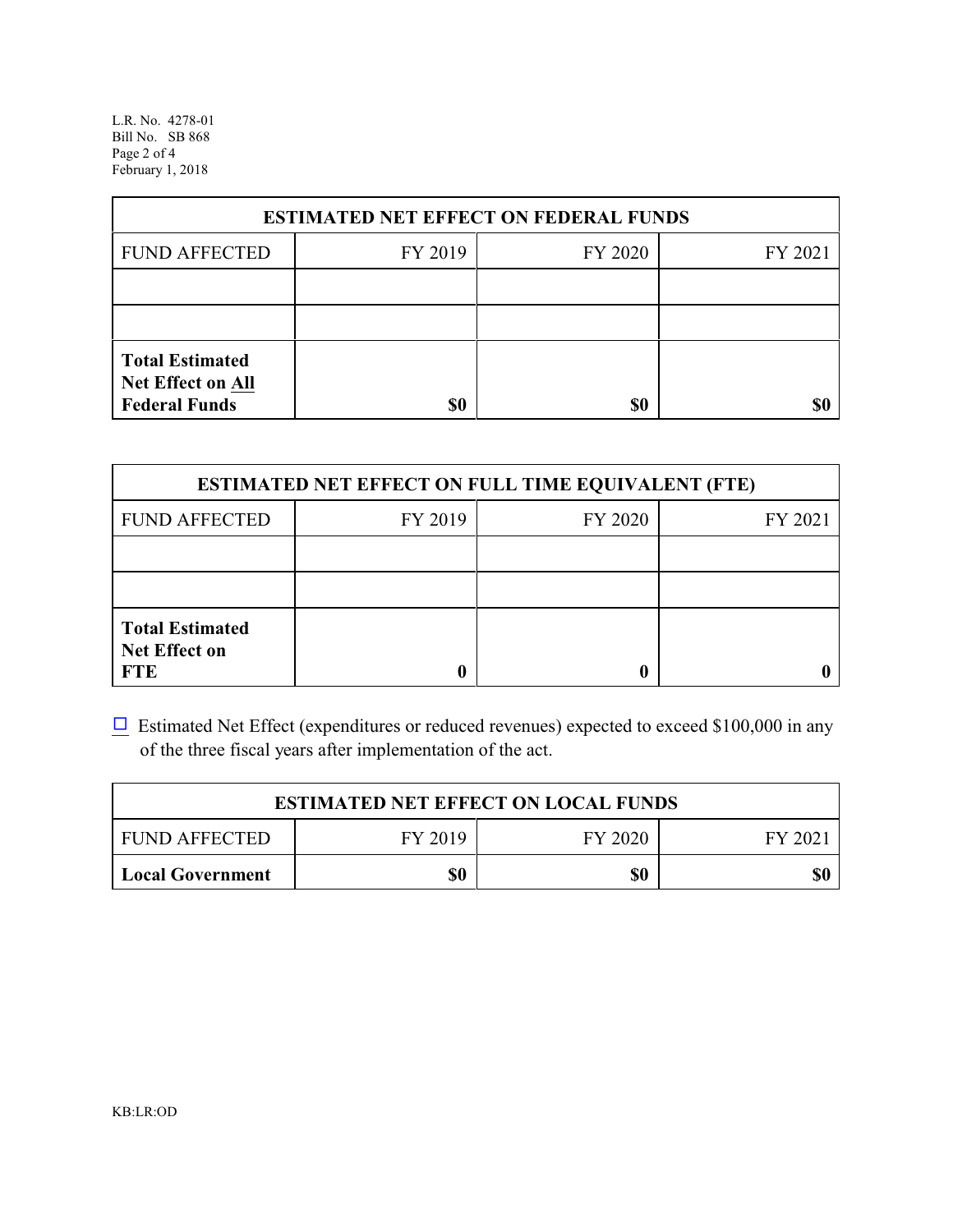L.R. No. 4278-01 Bill No. SB 868 Page 3 of 4 February 1, 2018

### **FISCAL ANALYSIS**

# ASSUMPTION

Officials from the **State Tax Commission** assume this proposal will have no fiscal impact as these are mostly easements and are negligible in value.

Officials from the **Department of Natural Resources**, **Department of Revenue**, **Department of Economic Development** and **Missouri Department of Conservation** each assume the proposal will have no fiscal impact on their respective organizations.

Officials from the **Office of Administration** assume section 137.100(11) creates a new property tax exemption. Portions of privately-owned lands subject to railroad easements on which a state, political subdivision, or qualified organization has assumed responsibility will not be subject to taxation. If this change lowers property tax receipts, the Blind Pension Fund revenues could decrease, thus lowering Total State Revenues. Additionally, local schools may lose funds from diminished property tax receipts. This bill may impact 18(e) calculations.

Officials from the **City of Kansas City**, **Callaway County, St. Louis County** and **Boone County** each assume the proposal will have no fiscal impact on their respective organizations.

| FISCAL IMPACT - State Government | FY 2019<br>$(10 \text{ Mo.})$ | FY 2020    | FY 2021                       |
|----------------------------------|-------------------------------|------------|-------------------------------|
|                                  | <u>\$0</u>                    | <u>\$0</u> | $\underline{\underline{\$0}}$ |
| FISCAL IMPACT - Local Government | FY 2019<br>$(10 \text{ Mo.})$ | FY 2020    | FY 2021                       |
|                                  | <u>\$0</u>                    | <u>\$0</u> | <u>\$0</u>                    |

### FISCAL IMPACT - Small Business

No direct fiscal impact to small businesses would be expected as a result of this proposal.